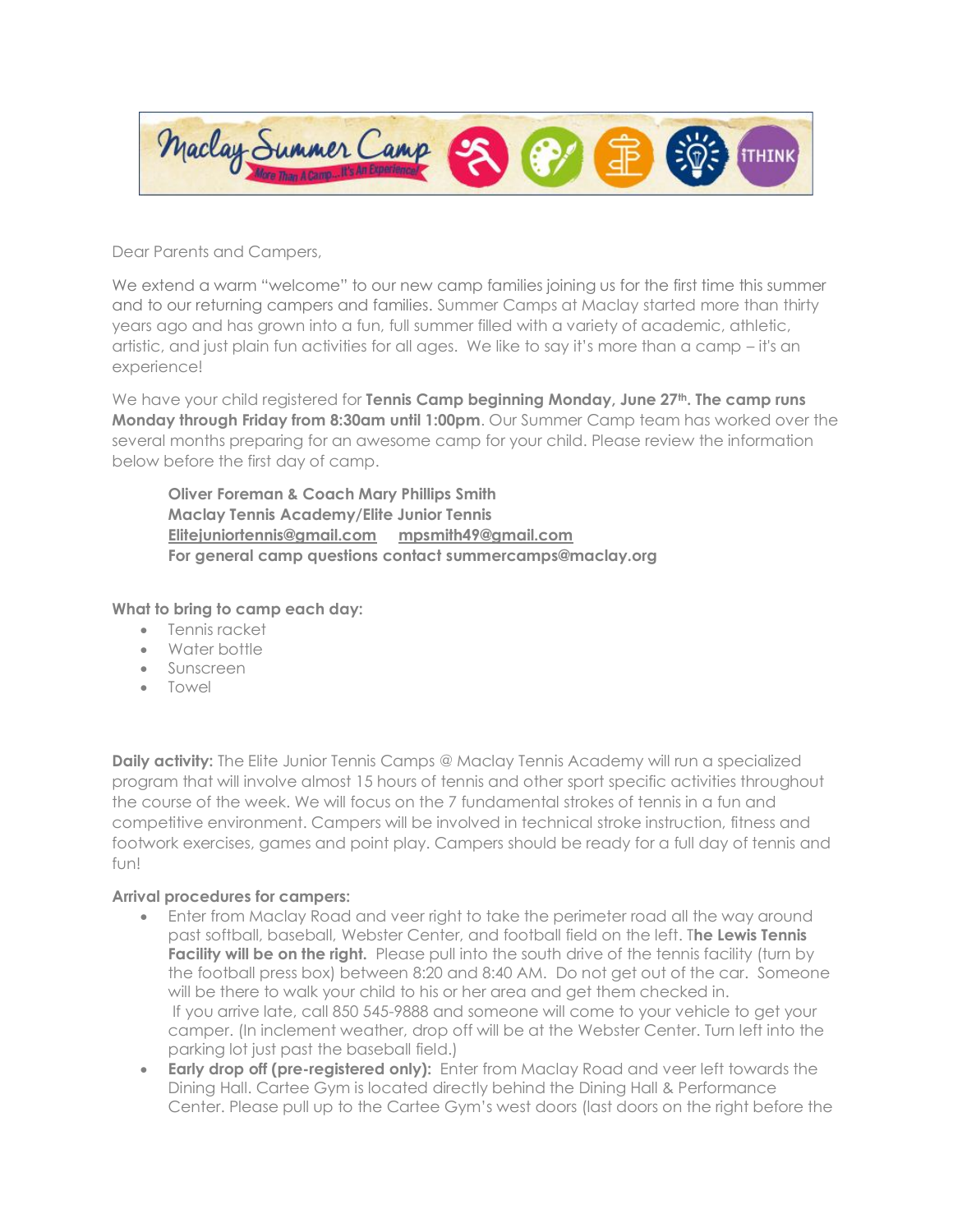playground) between 7:30 am and 8:30 am. Do not get out of the car. Someone will be there to walk your child into the gym.

**Lunch:** Lunch is included for campers in the Dining Hall. Monday: Chicken Nuggets Tuesday: Cheese Pizza Wednesday: Hamburgers and/or Hot Dobs Thursday: Cheese pizza Friday: Turkey subs

Momma Ps and Kona Ice come to campus on Monday and Thursday, respectively. They both sell treats ranging from \$2-5. Please note this will be an extra fee and is not included in your camp cost.

## **Pick up procedures for campers:**

Please pull up to the **Dining Hall east doors** (facing the grass parking lot) between 12:40 and 1:00pm. Do not get out of the car. Someone will be there to radio for your child to be escorted out to your vehicle. If you need to pick up prior to 12:00pm please call Oliver Foreman at (850) 545-9888 and someone will walk your child out to you.

- **Those Joining Day Camp from 12pm-3pm: (pre-registered only)** On Friday you will either need to be picked up from Scholars Camp by 12:00pm or go on the all-day trip with the Day Camp. DC leave at 9:00 am sharp on Friday from the Cartee Gym. For Monday-Thursday pick up from Day Camp, pull up to the Cartee Gym west doors (last doors on the right before the playground) between 2:50 pm and 3:00 pm. **Do not get out of the car.** Someone will be there to radio for your child to be escorted out to your vehicle. If you need to pick up prior to 2:50 pm, please call **Katie Gimbel** at 850 933-5549 and someone will walk your child out to you. Make sure you know your family's PIN (4 digit number you created at registration) to pick up the camper.
- **Those Joining Afternoons with Lee will receive a separate e-mail**
- **After Care**: (pre-registered only) Please pull up to the Dining Hall's east doors (facing the grass parking lot) between 5:00 pm and 5:30 pm. Do not get out of the car. Someone will be there to radio for your child to be escorted out to your vehicle. If you arrive before 5:00 pm, please call 850-894 –0908. Make sure you know your family's PIN (4 digit number you created at registration) to pick up the camper.

## **Camp safety:**

Maclay has a registered nurse on campus to help support the safety and wellness of our campers. All campers must sign a waiver, produce immunization records, and follow our safety protocols. Before arrival to camp each morning, please screen your child for presence of acute illness symptoms. Any camper with symptoms present will be asked to stay home until symptoms have resolved (without the use of medication) for at least 24 hours. As always, seek medical attention and testing when appropriate.

The following is a list of symptoms:

- Fever  $> = 100.0$  or chills
- Nausea or vomiting
- Diarrhea
- Cough
- Congestion or runny nose\*
- Shortness of breath or difficulty breathing\*